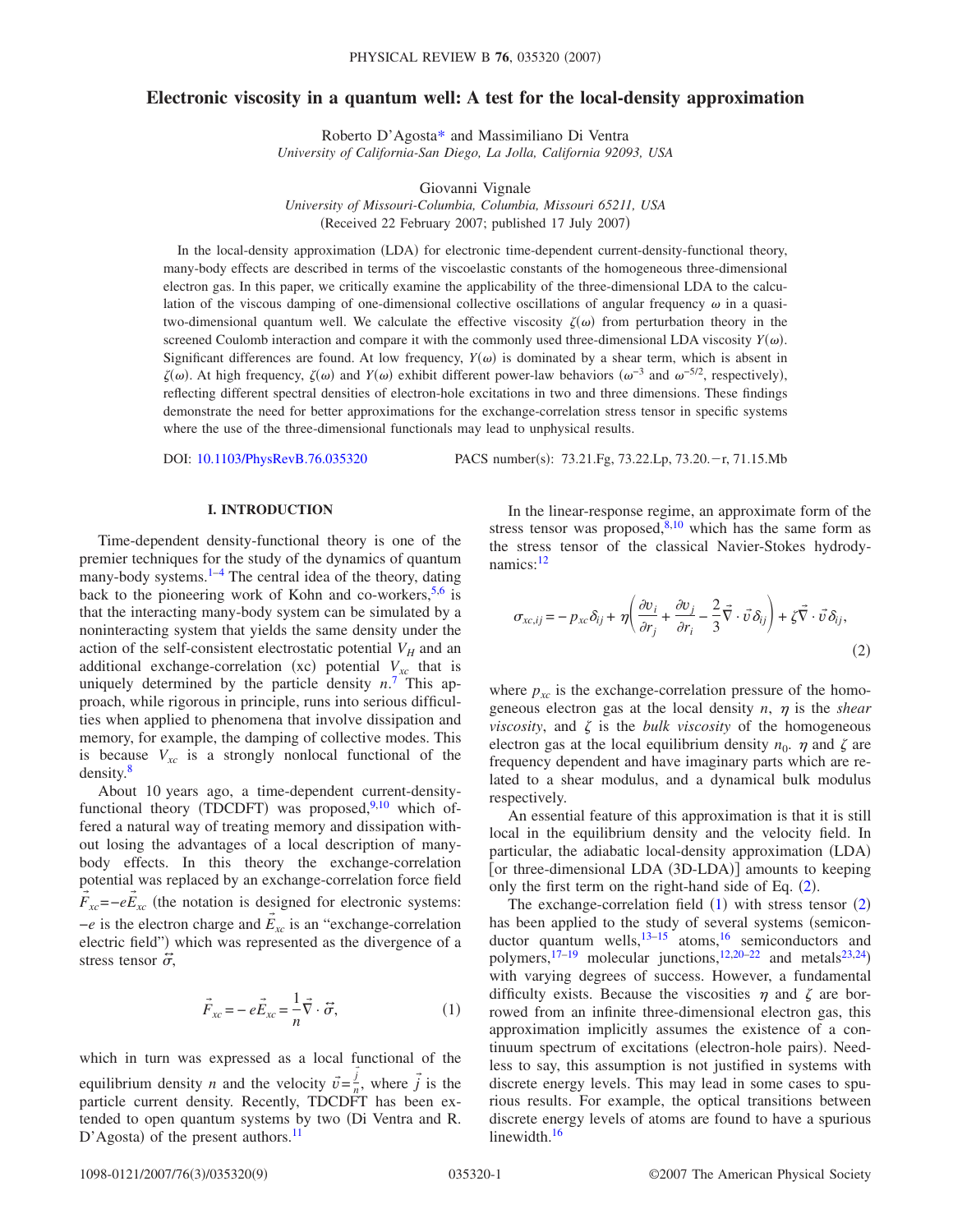<span id="page-1-0"></span>

FIG. 1. (Color online) Two-subsystem model for electrons in a two-dimensional quantum well. The collective motion of the electrons in the *z* direction is coupled, through the Coulomb interaction, to density fluctuations in the plane of the 2DEG. Energy is exchanged between the two subsystems via the creation of electronhole pairs in the 2DEG.

A more "friendly" system is the electron gas in a two-dimensional quantum well (shown in Fig. [1](#page-1-0)), in which the electrons perform collective oscillations in a direction perpendicular to the plane of the quantum well (the *z* direction), while remaining homogeneous in the plane of the well (the  $x$ -y plane). Spontaneous oscillations of this kind—known as *intersubband plasmons*—have been intensively studied because of their possible use in devices in the terahertz frequency range. In practice, these oscillations, spontaneous or forced, provide one of the best testing grounds for TDDFT calculations of damping and relaxation.<sup>16[,25,](#page-8-20)[26](#page-8-21)</sup> Even in this favorable case, however, one may question the accuracy of the local-density approximation for the viscosity. To begin with, the electron-hole pairs that are responsible for the damping and the screening of the electron-electron interaction should be those of an essentially two-dimensional electron gas (2DEG)—not those of a three-dimensional electron gas as implicitly assumed in the 3D-LDA. However, the system is not exactly two dimensional, even if one neglects intersubband transitions, because the electron-electron interaction in the lowest subband is modified by *form factors*, which take into account the finite extent of the wave function in the *z* direction. More importantly, in a collective oscillation that preserves uniformity in the *x*-*y* plane, the Fermi surface of the 2DEG does not change its (circular) shape (see

Fig. [2](#page-1-1)): this means that only the bulk viscosity  $\zeta$  contributes to the damping of the collective mode. By contrast, the dominant contribution to the damping in 3D-LDA comes from the shear viscosity, which is associated with changes in shape of the implicitly assumed three-dimensional Fermi surface. Finally, it is evident that the above difficulties cannot be solved by resorting to a strictly two-dimensional LDA, since the system becomes homogeneous and time independent when strictly projected in the *x*-*y* plane.

In view of the above difficulties, it is clearly of great interest to test the validity of the 3D-LDA against a more direct calculation of the damping rate of a collective oscillation—a calculation that explicitly takes into account the reduced dimensionality of the quantum well. Our idea is to study a particularly simple oscillation that is described, to zero order in the Coulomb interaction, by a separable wave function, i.e., the product of an assigned time-dependent function of the *z* coordinate of the electrons times a function of the *x* and *y* coordinates: the latter may be either the ground state or a uniform excited state of the quasi-2DEG in the *x*-*y* plane. For example, we can put all the electrons in a given time-dependent combination of the lowest and the first excited subband: we assume that there is an external timedependent potential that can do this. The main physical assumption here is that all the electrons populate a *single* timedependent subband, and no intersubband scattering is considered. The time-dependent electronic density  $n(z,t)$ creates, via time-dependent form factors, a time-dependent Coulomb field which induces transitions between different states of the 2DEG. We can make use of the Fermi golden rule to calculate the rate at which the motion in the *z* direction creates electron-hole pairs in the *x*-*y* plane. From this, we calculate the rate at which energy is transferred from the oscillatory motion in the *z* direction to electron-hole pair excitations in the *x*-*y* plane. In brief, the electron-hole pairs in the *x*-*y* plane act as a thermal bath for the motion in the *z* direction. Obviously, this approach is justified in the limit of weak Coulomb interaction (high density).

It turns out that it is possible to recast the results for the damping rate in a form that is analogous to the LDA, except that it involves a *nonlocal viscosity*  $\zeta(z, z')$ . This nonlocal

<span id="page-1-1"></span>

FIG. 2. (a) In a three-dimensional collective mode, the Fermi surface changes shape periodically from oblate to prolate. The process can be pictured as a transfer of electrons between the Fermi disks into which the Fermi surface can be sliced, perpendicular to the direction of propagation of the mode. These excitations are responsible for the finite shear viscosity of the electron liquid. (b) In two dimensions, for an isotropic single band system the Fermi surface is a circle: excitations can only change the radius of the circle, not its shape. There is no shear viscosity. (c) In multiband isotropic 2D systems, interband transitions allow a change in shape of the Fermi surface—formed in this case by several parallel disks: the shear viscosity reappears (2D wave vectors are represented by capital letters).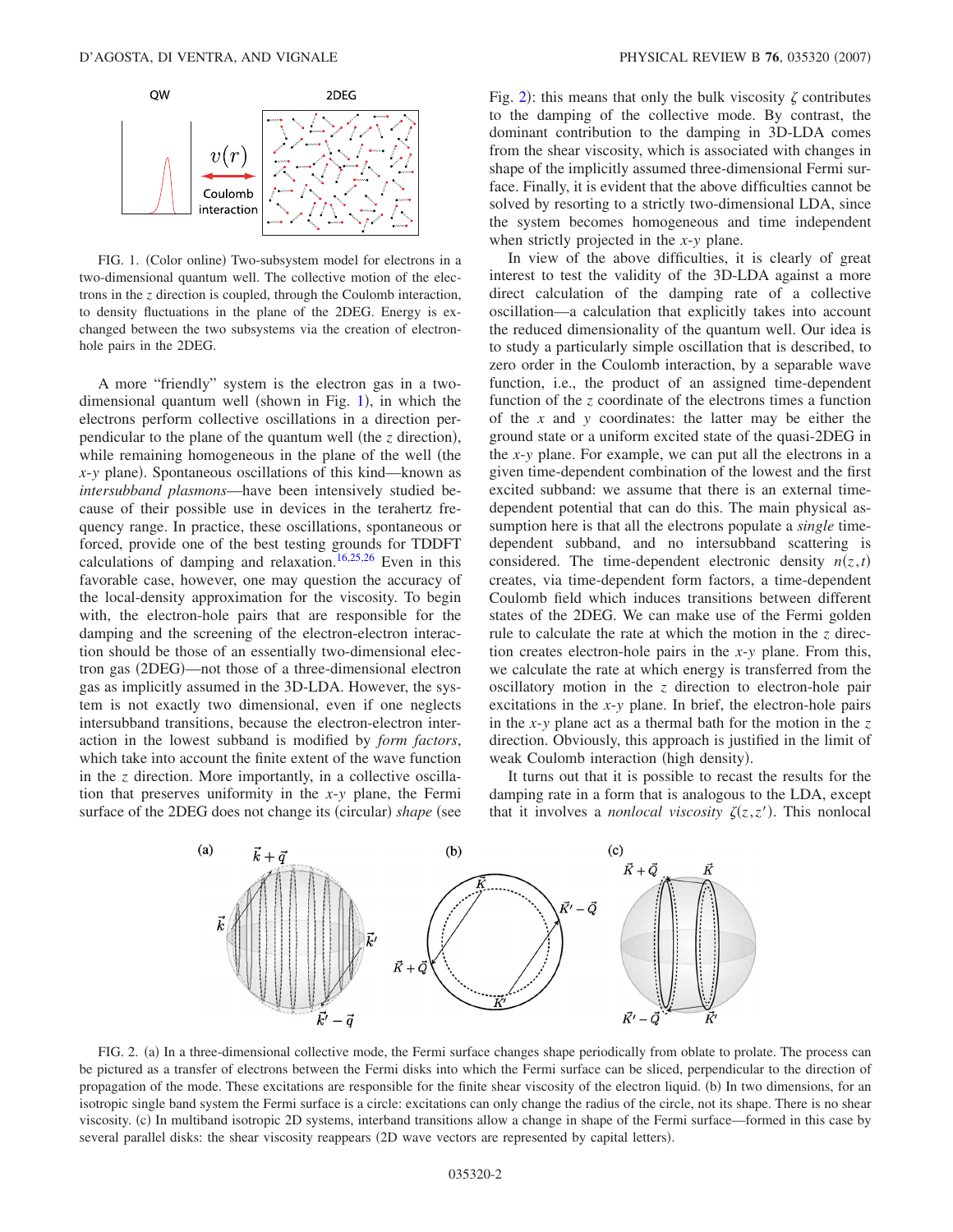viscosity can be converted into an effective local viscosity  $\zeta(z)$  by integrating over *z'* at fixed *z*—a procedure that amounts to neglecting the finite range of nonlocality on the scale of variation of the density. In this manner, we are able to compare the approximate LDA viscosity  $Y(z)$ —a function of the local equilibrium density—with the more accurate one,  $\zeta(z)$ .

We find significant differences between  $\zeta(z,\omega)$  and  $Y(z, \omega)$ . At low frequency, the latter is dominated by a shear term, which is absent in  $\zeta$ . For this reason,  $\zeta$  turns out to be numerically much smaller than *Y*. At high frequency  $\zeta(z,\omega)$ and  $Y(z, \omega)$  exhibit different power-law behaviors  $(\omega^{-3}$  and  $\omega^{-5/2}$ , respectively), reflecting different spectral densities of electron-hole excitations in two and three dimensions.

We evaluate the damping rate as a function of the frequency of the external field  $\omega$  for the screened and unscreened potentials. We find, as one could expect, that the rate of energy dissipation in the screened (unscreened) interaction goes as  $\omega^4$  ( $\omega^2$ ) at small frequencies. In the 3D-LDA approximation, instead, the energy dissipation rate goes as  $\omega^2$ . Thus, the 3D-LDA largely overestimates the energy dissipation.

It is already known<sup>16</sup> that the LDA viscosity is spurious in small systems such as atoms and molecules. The present findings show that a serious loss of accuracy can also occur in infinite systems, when the motion is restricted to a single one-dimensional subband as in the example considered here. Therefore, one needs to apply special care when using 3D-LDA approximations in specific systems such as the one we consider here. The development of a better approximation for the viscous stress tensor—an approximation that is uniformly applicable across different dimensionalities—thus emerges as a critical issue.

#### **II. MODEL**

The Hamiltonian for an interacting *N*-electron system confined to a quantum well  $(QW)$  of width  $L$  in the  $z$  direction is

$$
\hat{H} = \sum_{i} \frac{\hat{p}_i^2}{2m} + V(\hat{r}_i) + \frac{1}{2} \sum_{i \neq j} v(|\hat{r}_i - \hat{r}_j|),
$$
 (3)

where  $v(r) = e^2/4 \pi \epsilon |r|$  is the Coulomb potential ( $\epsilon$  is the background dielectric constant) and

$$
V(r) \equiv V(z) = \begin{cases} 0, & |z| < L/2 \\ \infty, & |z| > L/2. \end{cases}
$$
 (4)

In the absence of electron-electron interactions  $[v(r) = 0]$ , we can separate the Hamiltonian into two parts describing, respectively, the motion in the *z* direction and the motion of the 2DEG in the plane:

$$
\hat{H}_0 = \hat{H}_z + \hat{H}_{2DEG},\tag{5}
$$

where

$$
\hat{H}_z = \sum_{i=1}^N \frac{p_{z,i}^2}{2m} + V(\hat{z}_i) + V_{ext}(\hat{z}, t),
$$
\n(6)

$$
\hat{H}_{2DEG} = \sum_{i=1}^{N} \frac{p_{x,i}^2 + p_{y,i}^2}{2m} \equiv \sum_{i=1}^{N} \frac{P_i^2}{2m},\tag{7}
$$

where  $V_{ext}(z, t)$  is the external potential that excites the QW (see the following discussion). Obviously, the Coulomb interaction couples these two subsystems in a nontrivial way. In the following, we will consider the Coulomb interaction as a small perturbation and then apply time-dependent perturbation theory to study the energy exchange between the *z* motion and the density fluctuations of the 2DEG. In particular, we will show that, if one assumes a given motion in the *z* direction, the Coulomb interaction excites electron-hole pairs in the *x*-*y* plane, thus effectively transferring energy from the *z* motion to the 2DEG.

A solution to the Schrödinger equation with the unperturbed Hamiltonian  $\hat{H}_0$  can be written as the product of solutions of  $H_{2DEG}$  and  $H_z$  in the following manner:

$$
|\Psi\rangle = |\Phi\rangle_{2DEG} |\chi\rangle_z,\tag{8}
$$

<span id="page-2-0"></span>where  $|\Phi\rangle_{2DEG}$  is a Slater determinant of *N* plane waves in the coordinates *Ri* and

$$
|\chi\rangle_z = |\chi\rangle_1 |\chi\rangle_2 \cdots |\chi\rangle_N \tag{9}
$$

<span id="page-2-1"></span>is a symmetric function of the *z* coordinates of the electrons. We assume that all the electrons share a common motion in the *z* direction specified by the one-electron wave function  $\chi(z, t)$ , which is sustained by a suitable time-dependent external potential  $V_{ext}(z, t)$ . The density remains uniform in the *x*-*y* plane. The antisymmetry of the complete wave function is ensured by the antisymmetry of  $|\Phi\rangle_{2DEG}$ .

Next, we turn on the electron-electron interaction and derive an effective Hamiltonian for the dynamics of  $|\Phi\rangle_{2DEG}$  in the presence of the driving potential  $V_{ext}(z, t)$ . This is done by substituting Eqs. ([8](#page-2-0)) and ([9](#page-2-1)) into the Schödinger equation

$$
i\hbar \partial_t |\Psi(t)\rangle = \hat{H}(t) |\Psi(t)\rangle.
$$
 (10)

Making use of the Fourier representation of the Coulomb potential,

$$
v(\hat{r}) = \frac{e^2}{\epsilon V_{q,Q}} \sum_{q} \frac{e^{-iq\hat{z}}e^{-iQ\cdot\hat{R}}}{q^2 + Q^2}
$$
 (11)

*R* and *Q* are vectors in the 2D real space and momentum space respectively, with  $r=(R, z)$ , q is a one-dimensional momentum, and *V* the volume, and the Fourier transform of the density

$$
n(q,t) = \int_{-L/2}^{L/2} dz e^{iqz} n(z,t),
$$
 (12)

we can write the electron-electron interaction as

$$
\hat{H}_{ee}(t) = \frac{e^2}{2\epsilon V} \sum_{i \neq j} \sum_{q,Q} \frac{e^{-iq(\hat{z}_i - \hat{z}_j)}}{q^2 + Q^2} e^{-iQ \cdot (\hat{R}_i - \hat{R}_j)}.
$$
(13)

Assuming that the total wave function is still approximately of the form  $(8)$  $(8)$  $(8)$ , we can ignore the correlation between the *z*'s and the *R*'s, and simply replace  $e^{-iq(\hat{z}_i - \hat{z}_j)}$  by its average value in the given one-electron wave function  $(9)$  $(9)$  $(9)$ :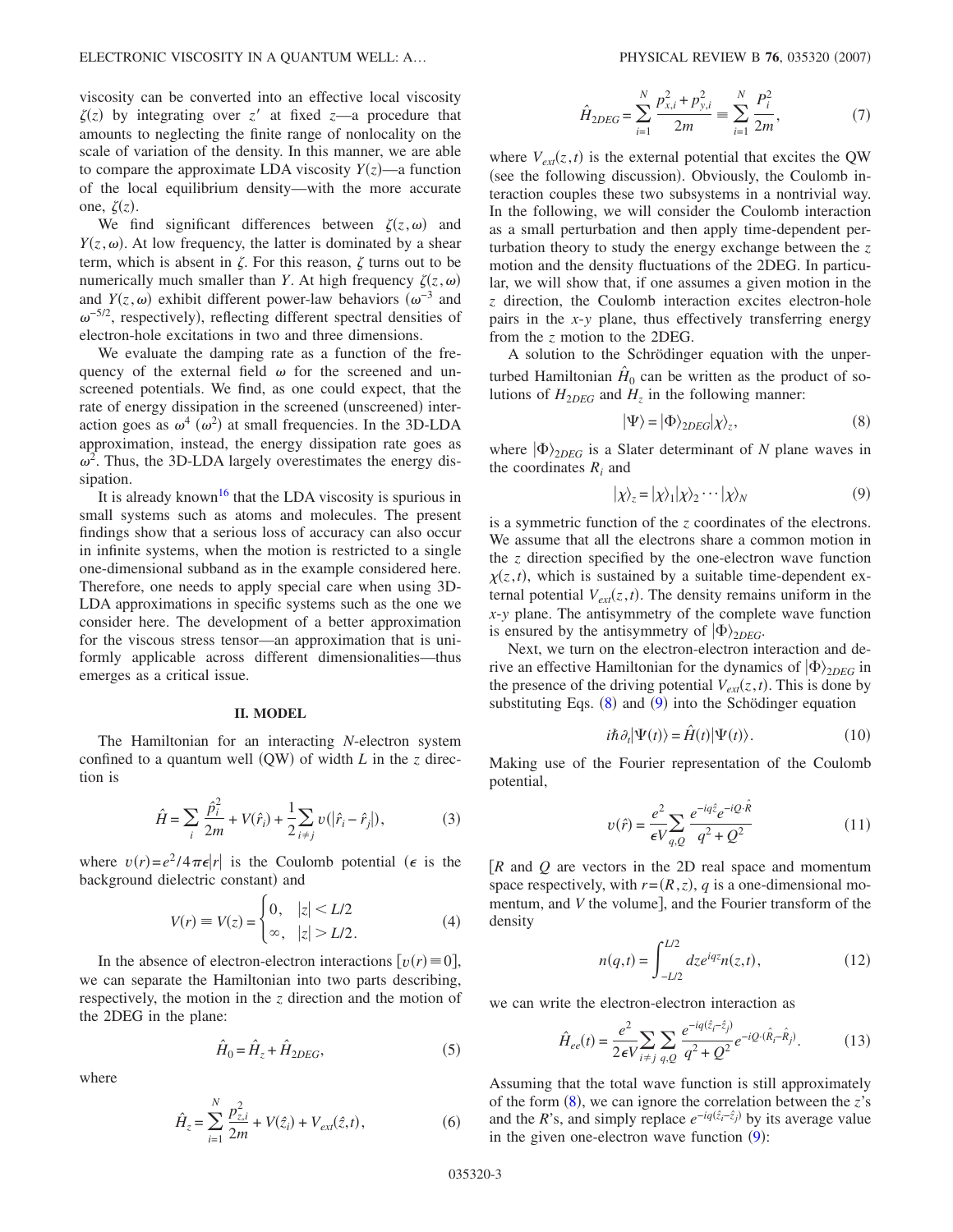$$
e^{-iq(\hat{z}_i - \hat{z}_j)} \longrightarrow \langle e^{-iq(\hat{z}_i - \hat{z}_j)} \rangle = |n(q, t)|^2, \tag{14}
$$

independent of *i* and *j*. Then, the effective dynamics for  $|\Phi\rangle_{2DEG}$  is given by

$$
i\hbar \partial_t |\Phi\rangle_{2DEG} = \hat{H}_{eff} |\Phi\rangle_{2DEG},\tag{15}
$$

where

$$
\hat{H}_{eff} = \sum_{i=1}^{N} \frac{\hat{P}_i^2}{2m} + \frac{e^2}{2\epsilon V} \sum_{i \neq j} \sum_{q,Q} \frac{|n(q,t)|^2}{q^2 + Q^2} e^{-iQ \cdot (\hat{R}_i - \hat{R}_j)}.
$$
 (16)

Notice that  $|n(q,t)|^2$  plays the role of a *time-dependent form factor* for the electron-electron interaction in the plane.

To apply perturbation theory, we assume that  $n(q, t)$  is the sum of a static part plus a small dynamical contribution:

$$
n(q,t) = n_0(q) + \delta n(q,t),\tag{17}
$$

with  $|\delta n(q,t)| \ll n_0(q)$  for all *q* and *t*. Neglecting contributions of order  $(\delta n)^2$ , we get the effective time-dependent Schrödinger equation for  $|\Phi\rangle_{2DEG}$ ,

<span id="page-3-0"></span>
$$
\left[i\hbar\partial_{t} - \sum_{i=1}^{N} \frac{\hat{P}_{i}^{2}}{2m} - \frac{e^{2}}{2\epsilon V}\sum_{i \neq j} \sum_{q,Q} \frac{|n_{0}(q)|^{2}}{q^{2} + Q^{2}} e^{-iQ \cdot (\hat{R}_{i} - \hat{R}_{j})} - \frac{e^{2}}{\epsilon V}\sum_{i \neq j} \sum_{q,Q} \frac{\text{Re}[n_{0}(q)\delta n(-q,t)]}{q^{2} + Q^{2}} e^{-iQ \cdot (\hat{R}_{i} - \hat{R}_{j})}\right] |\Phi\rangle_{2DEG} = 0.
$$
\n(18)

The left-hand side of Eq.  $(18)$  $(18)$  $(18)$  is the sum of a static part and a time-dependent part. The static part includes the effect of the QW static form factor on the ground state and the excited states of the 2DEG. We assume that the 2DEG is in its ground state at *t*=0. The time-dependent part induces transitions between eigenstates of the static 2DEG Hamiltonian and thus is responsible for dissipation.

An important check for this model is that if the motion in the quantum well is a rigid translation of the equilibrium density in the *z* direction (Kohn mode), i.e.,  $n(z,t) = n_0(z)$  $+u(t) \approx n_0(z) + \partial_z n_0(z)u(t)$ , where  $u(t)$  is a *spatially uniform* function of time, then the dissipation must be absent. This is easily verified from Eq.  $(18)$  $(18)$  $(18)$ : for the Kohn mode, we have  $\delta n(q, t) = iqn_0(q)u(t)$ , where  $u(t)$  is a real function, and

$$
Re[n_0(q)\delta n(-q,t)] = Re[iq|n_0(q)|^2 u(t)] = 0.
$$
 (19)

Therefore, only the static nondissipative part of the Hamiltonian survives for the Kohn mode.

## **III. PERTURBATION THEORY**

To apply the Fermi golden rule, we assume that the forcing density  $\delta n(z, t)$  is a periodic function of time with angular frequency  $\omega$ ,  $\delta n(q, t) = \delta n(q, \omega)e^{-i\omega t} + c.c.$ , and we write

$$
\delta n(q,\omega) = \frac{qj(q,\omega)}{\omega},\qquad(20)
$$

where  $j(q, \omega)$  is the Fourier amplitude of the current,

$$
n_0(z)\partial_t u(z,t) = j(q,\omega)e^{i(qz-\omega t)} + \text{c.c.}
$$
 (21)

The energy transferred per unit of time by the *z* motion to the 2DEG is equal to the energy  $\hbar \omega$  absorbed in each allowed transition from the ground state to an excited state of the 2DEG times the rate at which the transition occurs. Evidently, the only allowed transitions in leading order are the ones in which two electron-hole pairs with opposite wave vectors *Q* and −*Q* are created in the 2DEG, with energies adding up to  $\hbar \omega$ . The first pair is created by promoting an electron from state *K* within the two-dimensional Fermi surface of the 2DEG to state  $K+Q$  outside the Fermi surface. Similarly, the second pair is created by promoting an electron from  $K'$  to  $K'-Q$ , with  $K'$  inside and  $K'-Q$  outside the Fermi surface [see Fig. [2,](#page-1-1) panel (b)]. So the energy absorbed per unit time is

<span id="page-3-1"></span>
$$
\frac{dE}{dt} = \frac{4\pi e^4}{\epsilon^2 \hbar A} \sum_{K,K' < K_F} \int d^2Q \int dq \int dq' \delta(\omega - \omega_{K,K',Q})
$$
\n
$$
\times \frac{qq'}{\omega} n_0(q) j(-q,\omega) \frac{(1 - n_{K+Q})n_K(1 - n_{K'-Q})n_{K'}}{q^2 + Q^2}
$$
\n
$$
\times \left[ \frac{1}{q'^2 + Q^2} - \frac{1}{q'^2 + (Q + K - K')^2} \right] n_0^*(q') j^*(-q',\omega), \tag{22}
$$

where  $n_K$  is the Fermi occupation number  $[n_K= \Theta(K_F-K)]$ , where  $\Theta(x)$  is the step function and  $K_F$  is the Fermi wave vector] and  $\omega_{K,K',Q} = \hbar [Q^2 + Q \cdot (K' - K)]/m$  is the energy of the double electron-hole pair.  $A$  is the area occupied by the 2DEG. The two terms in the square bracket arise from direct and exchange processes, respectively—the latter arising from the antisymmetry of the 2DEG wave function. In the following, we will disregard the exchange term. Aside from the fact that its contribution is small in the high-density limit, we must keep in mind that the exchange contribution was also dropped in previous calculations of the LDA viscosity: $27$  for a fair comparison, we must drop it here too.

Introducing in Eq.  $(22)$  $(22)$  $(22)$  the imaginary part of the twodimensional Lindhard function,<sup>3</sup>

$$
\Im m \chi_0^{2D}(Q,\omega) = -\frac{\pi}{\hbar \mathcal{A}} \sum_K n_K (1 - n_{K+Q}) \delta(\omega - \omega_{K,Q}),
$$
\n(23)

where  $\omega_{K,Q} = \hbar [Q^2 / 2m - Q \cdot K / m]$ , we obtain

$$
\frac{dE}{dt} = \frac{e^4 \hbar A}{4\pi^4 \epsilon^2 \omega} \int dqqj(-q,\omega)n_0(q)
$$
  
 
$$
\times \int dq'q'j^*(-q',\omega)n_0^*(q') \int d^2Q \int_0^{\omega} d\omega'
$$
  
 
$$
\times \frac{\Im m \chi_0^{2D}(Q,\omega') \ \Im m \chi_0^{2D}(Q,\omega-\omega')}{(q^2+Q^2)(q'^2+Q^2)}.
$$
 (24)

Notice that  $\chi_0^{2D}$  depends only on the sheet density of the electron gas, which is independent of *z*.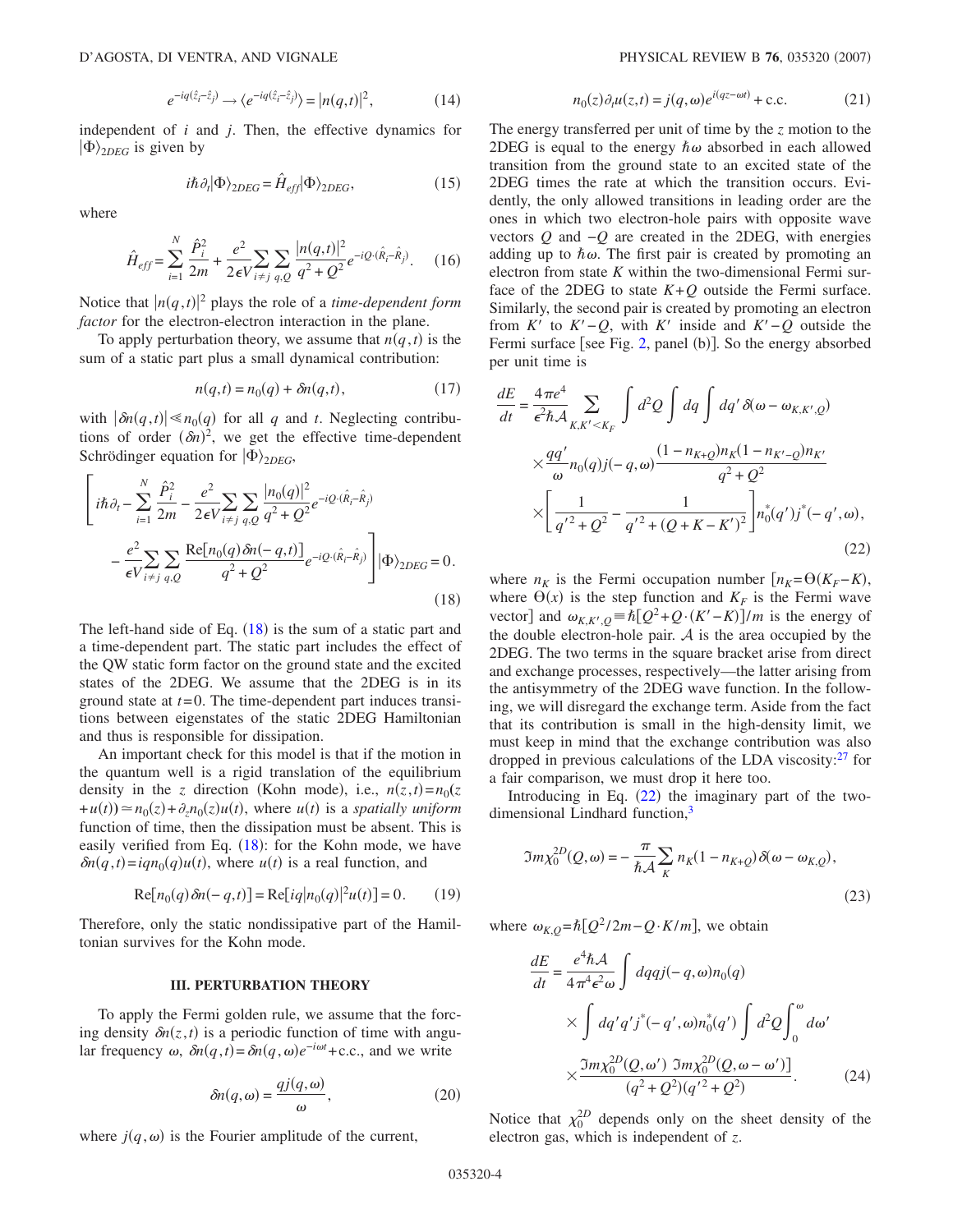As a last step, we express this result in terms of the velocity field,  $v(z,t) = \partial_t u(z,t) = j(z,t)/n_0(z)$ ,

<span id="page-4-0"></span>
$$
\frac{dE}{dt} = -2\mathcal{A} \int dz \int dz' \partial_z v(z, \omega) \zeta(z, z'; \omega) \partial_{z'} v^*(z', \omega),
$$
\n(25)

<span id="page-4-1"></span>where

$$
\zeta(z, z'; \omega) = n_0(z)n_0(z') \frac{\hbar}{4\pi\omega} \int_0^{\omega} d\omega' \int dQQ \tilde{v}(Q, z)
$$

$$
\times \tilde{v}^*(Q, z') \Im m \chi_0^{2D}(Q, \omega') \Im m \chi_0^{2D}(Q, \omega - \omega')
$$
(26)

is the nonlocal bulk viscosity of the electron gas in the QW and

$$
\tilde{v}(Q, z) = \frac{2e^2}{\epsilon} \int_{-\infty}^{\infty} dq \frac{n_0(q)e^{-iqz}}{q^2 + Q^2}
$$
 (27)

the effective electron-electron interaction in the plane of the 2DEG.

<span id="page-4-2"></span>Equation  $(25)$  $(25)$  $(25)$  should be compared with the corresponding LDA expression,

$$
\frac{dE}{dt}\Big|_{LDA} = -2\mathcal{A} \int dz |\partial_z v(z, \omega)|^2
$$

$$
\times \left[ \zeta^{LDA}(z; \omega) + \frac{4}{3} \eta^{LDA}(z, \omega) \right], \qquad (28)
$$

<span id="page-4-4"></span>where (see Refs. [27](#page-8-22) and [28](#page-8-24))

$$
\zeta^{LDA}(z,\omega) = \frac{\hbar}{36\pi^2 \omega} \int_0^{\omega} d\omega' \int dq q^2 |v(q)|^2
$$
  
 
$$
\times \Im m \chi_0^{3D}(q,\omega') \Im m \chi_0^{3D}(q,\omega - \omega'), \quad (29)
$$

$$
\eta^{LDA}(z,\omega) = \frac{4\hbar}{15\pi^2\omega} \int_0^{\omega} d\omega' \int dq |v(q)|^2 q^2 \Im m \chi_0^{3D}(q,\omega')
$$
  
 
$$
\times \Im m \chi_0^{3D}(q,\omega - \omega') + \frac{\hbar}{5\pi^2 \omega^3}
$$
  
 
$$
\times \int_0^{\omega} d\omega' \int dq |v(q)|^2 q^4 \Im m \chi_{0T}^{3D}(q,\omega')
$$
  
 
$$
\times \Im m \chi_0^{3D}(q,\omega - \omega'), \qquad (30)
$$

 $\chi_0^{3D}(q,\omega)$  is the 3D Lindhard function,  $\chi_{0T}^{3D}(q,\omega)$  is the noninteracting transverse current-current response function in 3D, and  $v(q)$  is the Fourier transform of the screened 3D Coulomb interaction (about the screening more will be said later). The *z* dependence of these functions arises from the fact that the 3D Lindhard functions depend on the local density.

To facilitate the comparison between the two sets of formulas  $(25)$  $(25)$  $(25)$ ,  $(26)$  $(26)$  $(26)$ , and  $(28)$  $(28)$  $(28)$ – $(30)$  $(30)$  $(30)$ , we introduce the integrated viscosity

$$
\zeta(z,\omega) \equiv \int \zeta(z,z';\omega)dz',\tag{31}
$$

which has the same physical dimensions as  $\zeta^{LDA}(z,\omega)$  $(energy \times time/volume)$  and can be directly compared to it. The explicit expression for  $\zeta(z,\omega)$  is

<span id="page-4-3"></span>
$$
\zeta(z,\omega) = n_0(z) \frac{\hbar \mathcal{A}}{4\pi\omega} \int_0^{\omega} d\omega' \int dQ Q \tilde{v}(Q,z)
$$

$$
\times \tilde{v}^*(Q) \Im m \chi_0^{2D}(Q,\omega') \Im m \chi_0^{2D}(Q,\omega-\omega'), \quad (32)
$$

where

$$
\tilde{v}(Q) = \int n_0(z)\tilde{v}(Q,z)dz.
$$

It is interesting to compare Eq.  $(32)$  $(32)$  $(32)$  with the expressions obtained from the xc kernel in the  $3D-LDA$  [see Eq.  $(29)$  $(29)$  $(29)$ ]. In the homogeneous 3D electron liquid, there are two independent viscosities: the bulk viscosity  $\zeta(\omega)$  and the shear viscosity  $\eta(\omega)$ . The former arises from motions that change the volume of the local Fermi surface (the density), but not its shape. The latter appears when the motion changes the shape of the Fermi surface, even if its volume does not change. A collisionless longitudinal collective mode, such as the ordinary plasmon, involves both types of motion simultaneously, as discussed in the caption of Fig. [2:](#page-1-1) the effective viscosity for such a mode is  $Y(\omega) = \zeta^{LDA}(\omega) + \frac{4}{3} \eta^{LDA}(\omega)$ .<sup>[25,](#page-8-20)[26](#page-8-21)</sup> *Y* can be easily constructed from the combination of the two equations, Eqs.  $(29)$  $(29)$  $(29)$  and  $(30)$  $(30)$  $(30)$ .

Aside from the obvious difference in the dimensionality of the Lindhard functions, we see that our expression  $(32)$  $(32)$  $(32)$  for  $\zeta(z,\omega)$  is formally similar to expression ([29](#page-4-4)) for  $\zeta^{LDA}(\omega)$  in 3D-LDA. These expressions, however, vanish as  $\omega^2$  at low frequency, because the Lindhard spectra  $\Im m \chi_0^{2D(3D)}(q,\omega)$ vanish as  $\omega$ . As a result  $\zeta(z,\omega)$ , as well as  $\zeta^{LDA}(\omega)$ , goes as  $\omega^2$  at low frequency. On the other hand, the behavior of the LDA shear viscosity  $\eta^{LDA}(\omega)$  is quite different. From Eq.  $(30)$  $(30)$  $(30)$ , we see that this quantity contains a term involving the transverse current spectrum  $\Im m \chi_{0T}^{3D}$ , and this term tends to a finite limit for  $\omega \rightarrow 0$  because the factor  $1/\omega^3$  compensates for the smallness of the Lindhard spectra.

Therefore, a fundamental difference exists between our results and those of the 3D-LDA in the low-frequency regime. While the LDA viscosity is dominated by the shear term, which remains finite for  $\omega \rightarrow 0$ , the present viscosity is purely of the bulk type and vanishes as  $\omega^2$  for  $\omega \rightarrow 0$ , at least when the screening of the electron-electron interaction is properly taken into account (see discussion below). Physically, the absence of a shear term is due to the fact that the oscillatory motion in the *z* direction does not change the shape of the local Fermi surface of the 2DEG (a circle), whereas in a 3D oscillation the local Fermi surface changes its shape periodically from a prolate to an oblate ellipsoid (passing through the sphere), generating shear friction in the process (see Fig. [2](#page-1-1)).

Before proceeding to a detailed comparison of the numerical results for the viscosities and the energy dissipation rates, we need to say something more about the role of the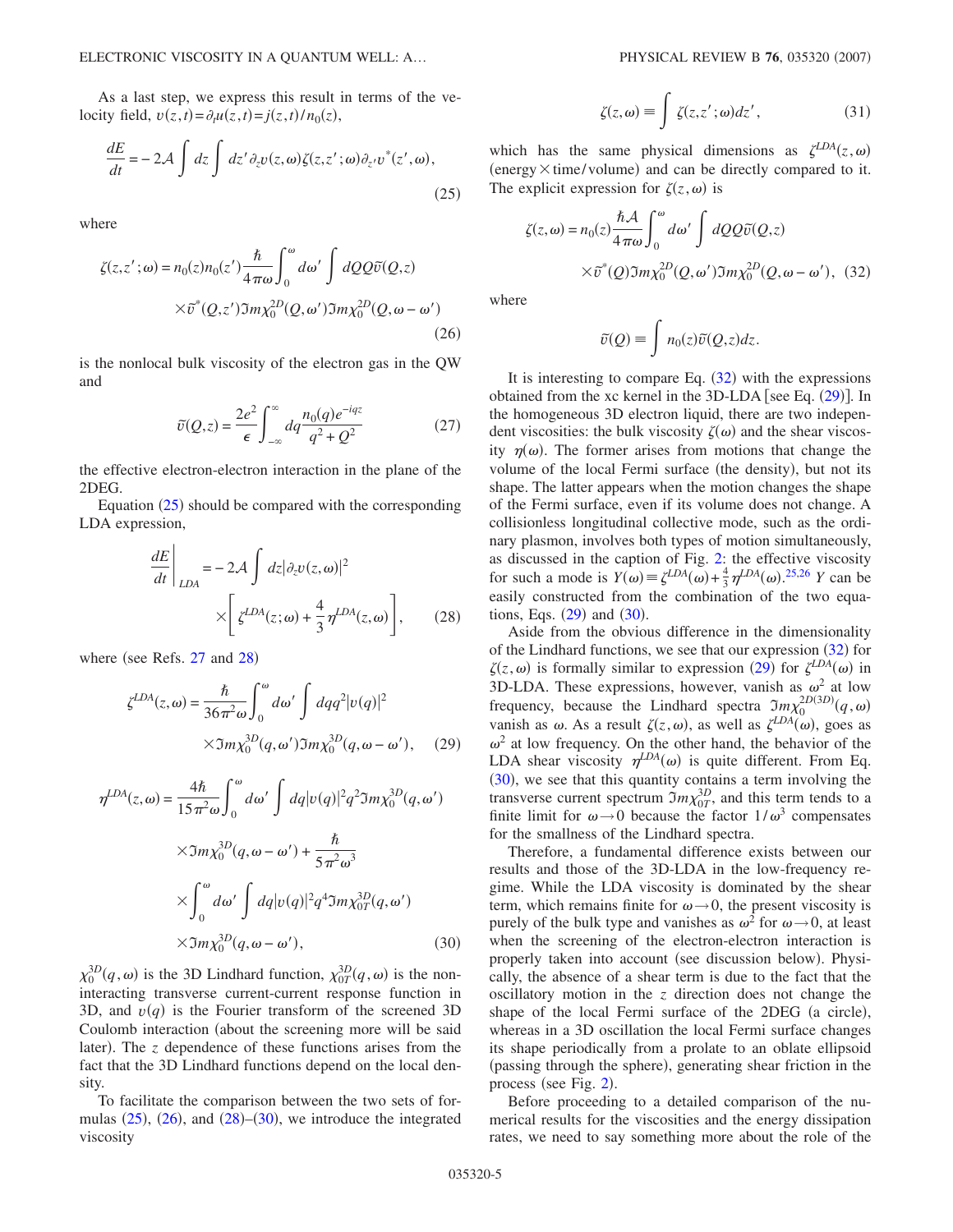<span id="page-5-0"></span>

FIG. 3. (Color online) The nonlocal viscosity  $\zeta(z, z', \omega)/n_0$  as a function of  $z, z'$  for different values of  $\omega$  with  $K_F L = 3.17$  and screened interaction. The nonlocal viscosity for the unscreened interaction has similar shape but could differ by a few orders of magnitude in amplitude (see also Fig. [6](#page-6-2)) especially at small frequencies due to the singularity of the Coulomb interaction at small momenta.

screening of the electron-electron interaction. First of all, it must be noticed that the integrals over wave vector in Eqs. ([29](#page-4-4)) and ([30](#page-4-0)) diverge, in the limit  $\omega \rightarrow 0$ , if  $v(q)$  is taken to be the Fourier transform of the bare Coulomb interaction,  $4\pi e^2/\epsilon q^2$ . The divergence comes from the small q region. The standard cure for this type of divergence is to screen the interaction by the static dielectric function of the electron gas, which, in the high-density limit, can be reasonably approximated by the Thomas-Fermi formula. The screened interaction has the form

$$
v(q) = \frac{4\pi e^2}{\epsilon(q^2 + \kappa^2)},
$$
\n(33)

where  $\kappa = \sqrt{4\pi e^2 N(0)}$  is the Thomas-Fermi wave vector and  $N(0)$  is the density of states at the Fermi energy.

The situation is somewhat different in Eq.  $(32)$  $(32)$  $(32)$ . Because the effective interaction  $\tilde{v}(Q, z)$  diverges at small *Q* only as  $\frac{2\pi e^2}{Q}$ , it turns out that the wave-vector integral is finite even without including the screening. Nevertheless, the integral has a large contribution from extremely small wave vectors, of order  $\omega/v_F$  for  $\omega \rightarrow 0$ , which effectively changes the formally expected  $\omega^2$  behavior of  $\zeta(z,\omega)$  to a constant independent of  $\omega$ . This curious phenomenon is shown in Fig. [4,](#page-6-0) where we see that  $\zeta(z,\omega)$  tends to a constant when the interaction is not screened. Inclusion of screening, however, will drastically modify this behavior, reinstating the expected  $\omega^2$ behavior (see Fig. [5](#page-6-1)). To demonstrate this point, we have calculated  $\zeta(z, \omega)$  with the bare interaction  $\tilde{v}(Q, z)$  replaced by a screened interaction according to the scheme

$$
\tilde{v}(Q,z) \to \frac{\tilde{v}(Q,z)}{1 - \tilde{v}(Q)\chi_0(Q,0)}.
$$
\n(34)

<span id="page-5-1"></span>The denominator is the static dielectric constant of a 2D QW in which all the electrons reside in the lowest subband, and no intersubband transitions are allowed. Indeed, the lowenergy excitations of the 2DEG are exclusively *intrasubband* electron-hole pairs. Therefore, neglecting *intersubband* transitions is justified at low frequency and qualitatively correct at higher frequencies (as long as only a few subbands are involved).

## **IV. NUMERICAL RESULTS**

Figure [3](#page-5-0) shows the calculated values of the nonlocal viscosity  $\zeta(z, z', \omega)$  as a function of *z* and *z'* for a sheet density  $n_{2D} = 10^{11}$  cm<sup>-2</sup> and *L*=40 nm  $(K_F = \sqrt{2 \pi n_{2D}} = 7.9$  $\times$  10<sup>5</sup> cm<sup>-1</sup>) for the case of screened interaction. We have assumed that the equilibrium density in the QW has the form

$$
n_0(z) = \frac{2}{L} \cos^2\left(\frac{\pi z}{L}\right),\,
$$

appropriate to the lowest subband of a free particle in a box. This choice gives

$$
\tilde{v}(Q, z) = -\frac{2\pi e^2 L}{\epsilon (LQ)^2} \left[ \frac{e^{-QL/2} \cosh(Qz)}{1 + \frac{(LQ)^2}{4\pi^2}} - \frac{\cos\left(\frac{2\pi z}{L}\right)}{1 + \frac{4\pi^2}{(QL)^2}} - 1 \right]
$$
\n(35)

and, for the unscreened interaction,

$$
\tilde{v}(Q) = -\frac{2\pi e^2}{\epsilon Q} \left[ \frac{2e^{-QL/2} \sinh(QL/2)}{(QL)^2 \left(1 + \frac{(QL)^2}{4\pi^2}\right)^2} - \frac{1}{QL} - \frac{QL}{16\pi^2 \left(1 + \frac{(QL)^2}{2\pi^2}\right)} \right].
$$
\n(36)

The functions  $\tilde{v}(Q, z)$  and  $\tilde{v}(Q)$  depend on the physical parameter  $K_F L$ , where  $K_F$  is the Fermi momentum of the 2DEG and *L* is the thickness of the well in the *z* direction. For  $K_F L \ll 1$ ,  $\tilde{v}(Q, z) \approx \tilde{v}(Q) \approx 2\pi e^2/\epsilon Q$ , i.e., the functions  $\tilde{v}$ reduce to Fourier transforms of the bare two-dimensional Coulomb potential.

The nonlocal viscosity  $\zeta(z, z', \omega) / [n_0(0) \hbar]$  decays when one of the points is close to the boundary and it is maximum when both  $z$  and  $z'$  are near the center of the well. While the spatial behavior of  $\zeta(z, z', \omega)$  looks qualitatively similar for the screened and unscreened cases, the order of magnitude is quite different especially at small frequencies, the unscreened results being quite large. The shape of the nonlocal viscosity is dominated by the ground-state densities  $n_0(z)$ and  $n_0(z')$  [see Eq. ([26](#page-4-1))]: The function  $\zeta(z, z', \omega)/n_0(z)n_0(z')$ is a slowly varying function of the positions *z* and *z*. However, the magnitude of this function depends strongly on whether we use a screened or an unscreened interaction. This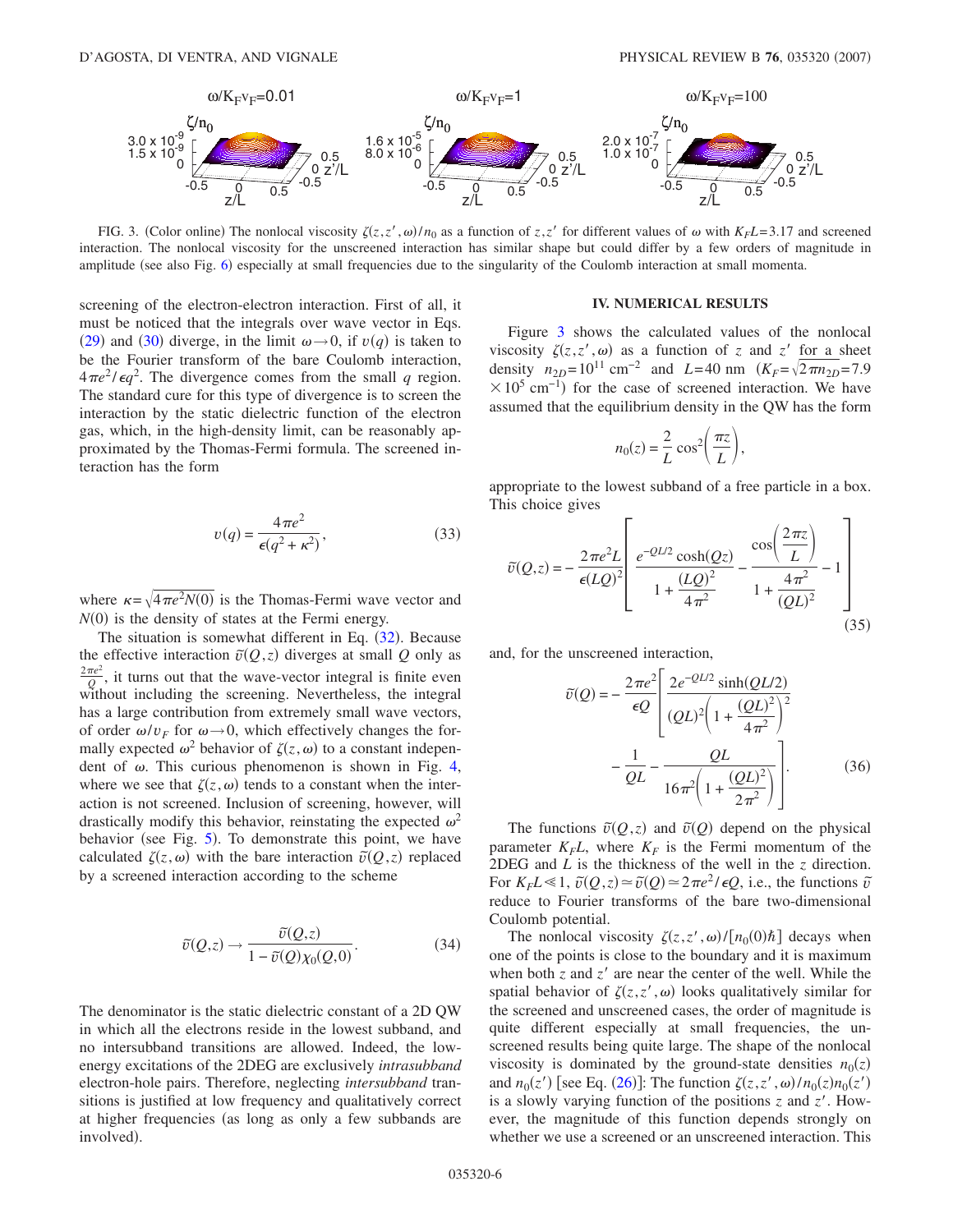<span id="page-6-0"></span>

FIG. 4. (Color online) Average local viscosity  $\zeta(z,\omega)/\hbar n_0(z)$ from Eq.  $(32)$  $(32)$  $(32)$  as a function of frequency for  $z=0$  and for different values of  $K_F L$ . The Coulomb interaction potential is unscreened. Notice that  $\zeta$  approaches a finite value for  $\omega \rightarrow 0$ .

has its origin in the strong singularity of the Coulomb potential for small momenta. We then expect that in the case of the unscreened interaction, the dissipation rate is largely overestimated, especially at small frequencies when the screening is more effective.

In Fig. [4,](#page-6-0) we plot the integrated viscosity  $\zeta(0,\omega)$  for various values of  $K<sub>F</sub>L$ , as a function of the frequency for the unscreened interaction. For all the values of the parameter  $K<sub>F</sub>L$ , we notice the existence of a finite limiting value for small frequencies. As already discussed, this finite limiting value is due to the existence of a strong singularity for small  $Q$ ,  $1/Q<sup>3</sup>$ , which compensates for the smallness of the Lindhard spectra. Including the screening according to the scheme of Eq.  $(34)$  $(34)$  $(34)$  changes this behavior dramatically. The new behavior is shown in Fig. [5](#page-6-1) for various values of the parameter  $K_F L$ . Now,  $\zeta(0,\omega)$  vanishes as  $\omega^2$ , in agreement with the general discussion of the previous section.

Finally, in Fig. [6](#page-6-2) we compare the behavior of  $\zeta(0,\omega)$  with the corresponding LDA quantity  $Y(\omega)$ , evaluated at the density  $n_0(z=0)$ . In the screened case, our viscosity falls well below  $Y(\omega)$  (calculated from the parametrization of Qian and Vignale<sup>28</sup>), demonstrating the intrinsic limitation of the 3D-LDA in this regime.

<span id="page-6-1"></span>

screened Coulomb interaction. Notice that  $\zeta(0,\omega) \propto \omega^2$  for  $\omega \to 0$ (the dashed line is the slope of  $\omega^2$  in the logarithmic plot).

<span id="page-6-2"></span>

FIG. 6. (Color online) Comparison between  $\zeta(z,\omega)/\hbar n_0(z)$  and the 3D-LDA viscosity  $Y(z, \omega)$  for  $z=0$ . As expected, the screened and unscreneed results for  $\zeta(z,\omega)$  coincide for large frequencies. Notice that the 3D-LDA (with a screened interaction) predicts a finite limit of the viscosity for  $\omega \rightarrow 0$ .

It is also interesting—although not fully justified physically—to consider the high-frequency behavior of  $\zeta(z,\omega)$  *vis-a-vis* the high-frequency behavior of  $Y(\omega)$ . This can be calculated analytically and one sees that the relevant contribution to the integral over wave vector comes from *Q* proportional to  $\sqrt{2m\omega/\hbar}$  and is therefore large. In this regime, both  $\tilde{v}(Q)$  and  $v(q)$  scale as  $\omega^{-1}$ , so the only difference between expressions  $(32)$  $(32)$  $(32)$  and  $(29)$  $(29)$  $(29)$  comes from the different "volume element" in wave-vector space,  $Q$  and  $q^2$ , respectively. Taking this into account, we immediately understand the origin of the  $\sqrt{\omega}$  difference in the high-frequency behaviors of  $\zeta(z,\omega)$  ( $\omega^{-3}$ ) and *Y*( $\omega$ ) ( $\omega^{-5/2}$ )—the former tending to zero faster than the latter.

To fully evaluate the energy dissipation via either Eq.  $(25)$  $(25)$  $(25)$ or Eq. ([28](#page-4-2)), we need to assign the velocity  $v(z, \omega)$ . In our model, we consider coherent oscillations of the wave function in the quantum well. For this motion, we then choose

$$
\chi(z,t) = \chi_1(z) + \lambda e^{i\omega t} \chi_3(z),\tag{37}
$$

where  $\lambda$  is a constant and  $\chi_n(z)$  are the normalized eigenfunctions of the quantum well,

$$
\chi_n(z) = \sqrt{\frac{2}{L}} \begin{cases} \sin\left(\frac{n\pi z}{L}\right), & n \text{ even} \\ \cos\left(\frac{n\pi z}{L}\right), & n \text{ odd.} \end{cases}
$$
(38)

For the linear-response theory to be valid, we have assumed  $\lambda \ll 1.^{29}$  $\lambda \ll 1.^{29}$  $\lambda \ll 1.^{29}$  We can evaluate the current density for the state  $\chi(z, t)$  and obtain the velocity field

$$
\partial_z v(z, \omega) = \partial_z \frac{j(z, \omega)}{n_0(z)} = -\omega |\lambda| \cos \left(\frac{2\pi z}{L}\right). \tag{39}
$$

By substituting this expression in the equation for the energy dissipation [Eq.  $(25)$  $(25)$  $(25)$ ], we get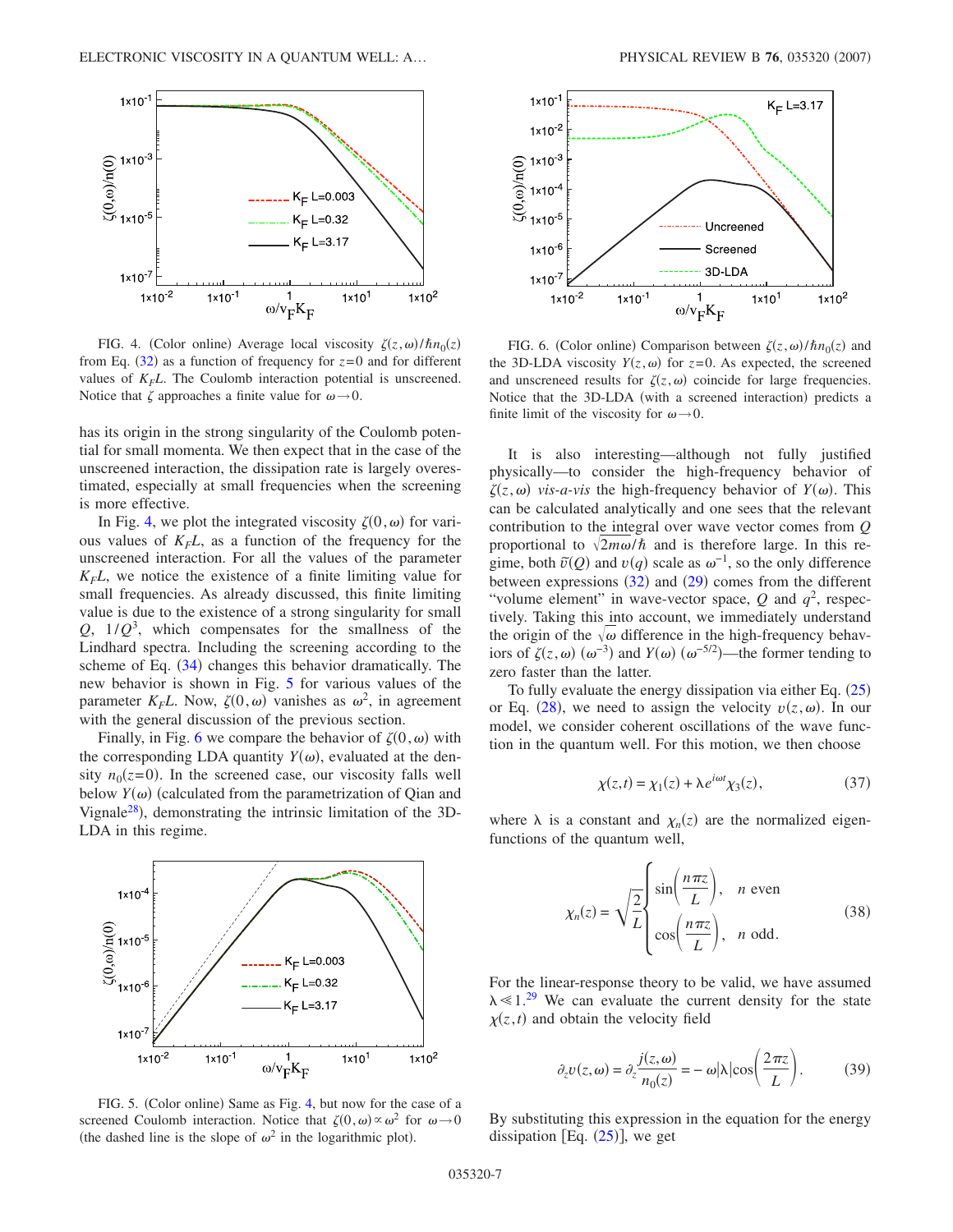<span id="page-7-0"></span>

FIG. 7. (Color online) The energy dissipation rate for the screened and unscreened (inset) interactions [see Eq.  $(40)$  $(40)$  $(40)$ ] as a function of the external frequency for various values of the quantity  $K_F L$ . The energy dissipation rate scales as  $\omega^4$  for the screened interaction, a result much smaller than the  $\omega^2$  behavior obtained from the 3D-LDA energy dissipation rate (also for a screened interaction). The limiting behavior  $d\mathcal{E}/dt \approx \omega^4$  is shown for reference as a dotted line. Inset: Due to the strong singularity of the unscreened interaction, the energy dissipation rate for this case scales as  $\omega^2$ . The dotted line shows the limiting behavior  $d\mathcal{E}/dt \approx \omega^2$ .

<span id="page-7-1"></span>
$$
\frac{dE}{dt} = -\frac{A\hbar}{\pi\omega} \int_0^{\omega} d\omega' \int dQQ \Im m \chi_0^{2D}(Q, \omega')
$$
  
 
$$
\times \Im m \chi_0^{2D}(Q, \omega - \omega') \Gamma^2(Q, \omega'), \qquad (40)
$$

where we have defined for the unscreened case

$$
\Gamma(Q,\omega) = -\frac{e^2 \omega}{2\pi \epsilon} \frac{|\lambda|L}{1 + \frac{(LQ)^2}{4\pi^2}} \left[ 1 + \frac{2\pi^2}{(LQ)^2} + \frac{e^{QL/2} \sinh\left(\frac{QL}{2}\right)}{2QL} \frac{1 - \frac{8\pi^2}{(LQ)^2}}{\left(1 + \frac{(LQ)^2}{16\pi^2}\right)\left(1 + \frac{(LQ)^2}{4\pi^2}\right)} \right].
$$
\n(41)

Г

According to the scheme we adopted [see Eq.  $(34)$  $(34)$  $(34)$ ], to include screening in the interaction potential we substitute  $\Gamma(Q, \omega)$  with  $\Gamma(Q, \omega) / [1 - \chi_0(Q) \tilde{v}(Q)]$ .

In Fig. [7,](#page-7-0) we plot  $d\mathcal{E}/dt = d/dt(E/N\hbar\omega_p^2|\lambda|^2)$ , where  $\omega_p^2$  $=2\pi n_0(0)e^2K_F/m$  is the 2D plasmon frequency evaluated at the Fermi momentum, by directly evaluating Eq.  $(40)$  $(40)$  $(40)$  for the screened and unscreened cases. It is immediately seen that for small frequencies, the energy dissipation rate scales as  $\omega^4$  $(\omega^2)$  for the screened (unscreened) interaction. This has to be

compared with the energy dissipation rate obtained from the 3D-LDA: since  $Y(\omega)$  goes to a constant for small frequencies (see Fig.  $6$ ), we see that the 3D-LDA dissipation rate scales as  $\omega^2$  for small  $\omega$ . Then, we can conclude that the 3D-LDA overestimates the energy dissipation rate in our model.

## **V. DISCUSSION**

The system studied in this paper can be thought of as consisting of two weakly coupled subsystems of reduced dimensionality: a linear oscillator in the *z* direction coupled to a two-dimensional electron gas in the *x*-*y* plane. We have calculated the energy transfer between these two subsystems to leading order in the strength of their coupling and we have thus identified a nonlocal viscosity which can be compared (after the integration of one variable) with the viscosity obtained from the standard 3D-LDA. We have found very significant differences between the two viscosities, particularly at low frequency, where the 3D-LDA viscosity is dominated by a shear term which is absent in the present treatment. This point is clearly shown in Fig. [6,](#page-6-2) where we compare the effective viscosity as obtained within LDA and the bulk viscosity we obtain from perturbation theory. We conclude that LDA grossly overestimates the viscosity in this system. This error is also evident in Fig. [7,](#page-7-0) where we plot the energy dissipation calculated in our model with the exact expression for  $\zeta$ . The 3D-LDA energy rate dissipation goes as  $\omega^2$  for small  $\omega$ , while the result from perturbation theory scales as  $\omega^4$ , reflecting the reduced bulk viscosity in that regime.

It is important to realize that the problem we have uncovered stems from the extreme one-dimensional character of the dynamics of our model. We have assumed that all the electrons reside in a single time-dependent subband  $\chi(z,t)$ . In effect, this dramatically limits the type of excitations we can generate in the [2](#page-1-1)DEG (see Fig. 2) and this is the reason why we do not have the transverse current term that is responsible, in three dimensions, for the shear viscosity term. It is expected that a transversal shear viscosity term will reappear in a multisubband system via the relative motion of the different sheets of the Fermi surface in different subbands. For a strictly one-dimensional motion, however, it seems clear that the use of the LDA is problematic. This leaves us with the challenge of formulating a better approximation to keep track of the systematic reduction in viscosity following from the geometric confinement of the system.

## **ACKNOWLEDGMENTS**

R.D. thanks C. Ullrich for his assistance with part of the numerical calculations. R.D. and M.D.V. acknowledge financial support from the Department of Energy Grant No. DE-FG02-05ER46204. G.V. acknowledges financial support from the Department of Energy Grant No. DE-FG02- 05ER46203.